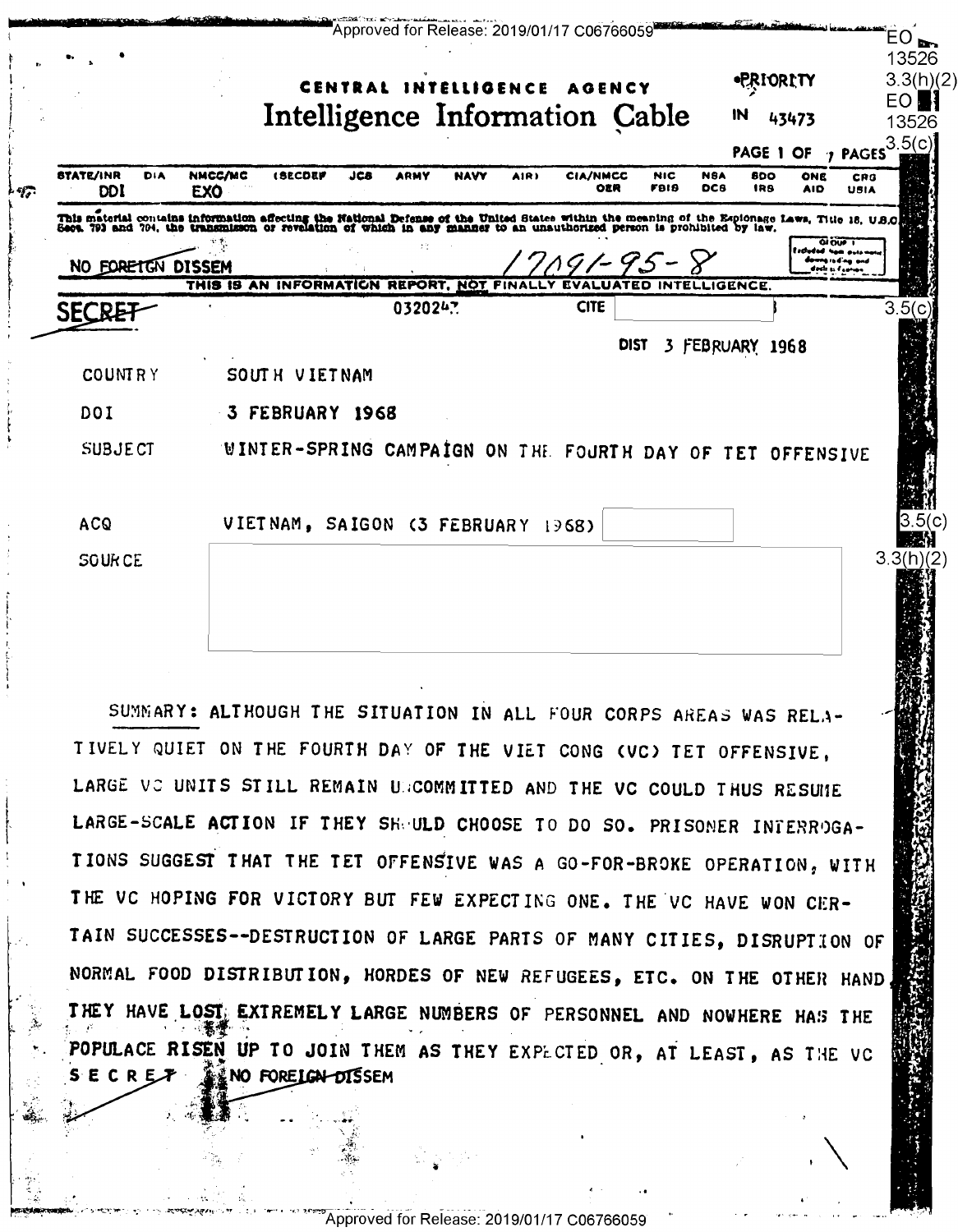|        |                                | Approved for Release: 2019/01/17 C06766059 |                   |      |
|--------|--------------------------------|--------------------------------------------|-------------------|------|
|        |                                |                                            | m+.<br>いつてる       |      |
|        |                                |                                            |                   | 3.5( |
|        |                                |                                            | PAGE 2 OF 7 PAGES |      |
| SEERET | NO FORE <del>IG</del> N DISSEM |                                            |                   |      |

LEADERS PROMISED THEIR MEN WOULD BE THE CASE. THE VC VERY PROBABLY WILL SOON LAUNCH HIS LONG-HERALDED OFFENSIVE DEAR THE DMZ BUT IT IS STILL PRO-BLENATICAL IF THEY WILL COMMIT OTHER REMAINING UNITS THROUGHOUT THE COUNT-**RY** 

TO A RESUMPTION OF THE ATTACKS OF THE LAST FOUR DAYS. END SUMMARY.

<u>(classification)</u>

(dissem controls)

1. ALTHOUGH NOTHING LIKE A FINAL ASSESSMENT CAN YET BE MADE, SOMETHING TANGIBLE IS EMERGING IN THE QUIET AND EXHAUSTION WHICH. MOMENTARILY PERHAPS. HAVE REPLACED THE HECTIC ACTIVITY OF THE FIRST THREE DAYS OF THE TET OFFENSIVE. RELATIVE QUIET AND CONTROL HAVE BEEN RESTORED IN I, II, AND III CORPS AND THE SITUATION IS IMPROVING DESPITE RENEWED ENEMY ATTACKS IN IV CORPS. ON THE OTHER HAND, MAJOR ENEMY UNITS REMAIN UNCOMMITTED IN I, II, AND III CORPS: ACTION ON A SCALESIMILAR TO THAT OF THE PAST THREE DAYS COULD RESUME IF THE ENEMY SO CHOSE: THE VC 9TH DIVISION COULD BE PUT INTO ACTION AGAINST THE SAIGON AREA; AND THE KHE SANH BOMB REMAINS UNEXPLODED.

2. THE KEY FACTOR IS. OF COURSE, ENEMY INTENTIONS. PRISONER INTERROGATIONS ARE BEGINNING TO COME IN AND RADIO HANOI AND LIBERATION RADIO CONTINUE THEIR MASSIVE BROADSIDES CLAIMING VICTORY AND RE-**TAIING THE CALL FOR NEGOTIATIONS OF THE BASIS OF THE APPEALS OF** SUCH PHANIOMEORGANIZATIONS AS THE "FRONT OF NATIONAL, DEMOCRATIC, NO FORE LON DISSEM

Approved for Release: 2019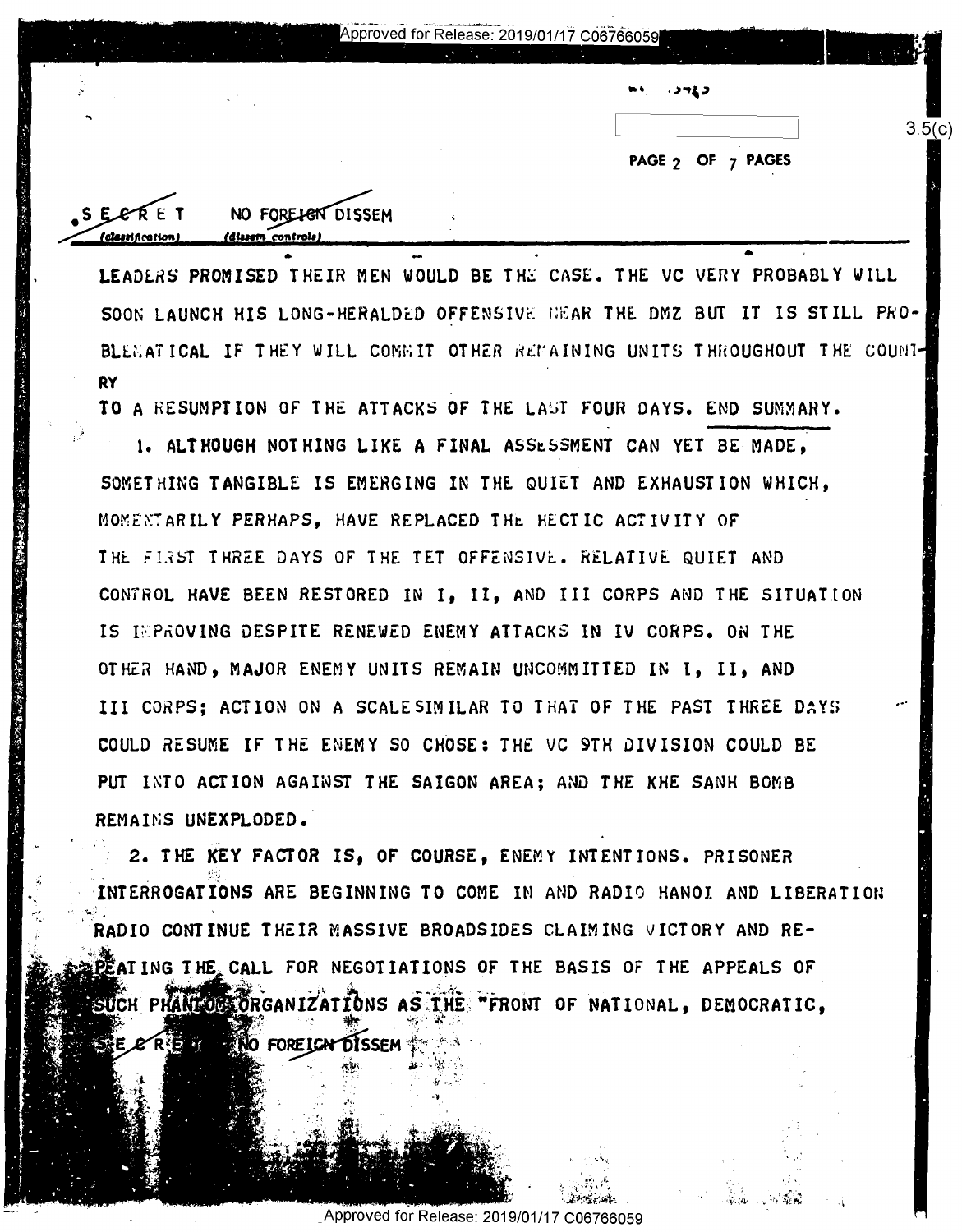PAGE 3 OF 7/ PAGES

 $3.5(c)$ 

ER E T NO EORE FOR DISSEM **If on tion I** 

AND PEACE ALLIANCE" OF HUE CITY. (TAKEN TOGETHER, THIS EVIDENCE SUGGESTS THAT THE ENEMY WENT FOR BROKE -- AND, SO FAR, HAS FAILED.) ALTHOUGH THE ENEMY STILL HAS UNCOMMITTED FORCES AND COULD GO FOR BROKE AGAIN IT MUST BE REMEMBERED THAT HE HAS SUFFERED GREAT LOSSES (12,704 KIA AND OVER 3,000 DETAINEES FROM 29 JANUARY TO 3 FEBRUARY), THAT HE CANNOT AGAIN TAKE ADVANTAGE OF THE UNIQUE CIRCUMSTANCES OF THE TET HOLIDAY, AND THAT THE GOVERNMENT OF VIETNAM (GVN)

∰ Approved for Release: 2019/01/17 C06766059

HAS NOT CRACKED AS HE APPARENTLY EXPECTED IT WOULD. ALTHOUGH THERE MAY HAVE BEEN SOME INDECISIVENESS AMONG TOP CIVILIAN LEADERS, ALTHOUGH THIEU SPOKE TO THE NATION SOMEWHAT LATE, ALTHOUGH SOME INTELLECTUALS WITHOUT A POLITICAL FOLLOWING MAY BE SPEAKING OF THE NEED FOR NEGOTIATIONS. THE FACT REMAINS THAT ARVN AND LOCAL SVN FORCES. INCLUDING RD CADRES, HAVE ACQUITTED THEMSELVES WELL.

3. VIET CONG (VC) EXPECTATIONS, AND SOME CLUE TO FUTURE INTENTIONS, CAN BE GLEANED FROM PRISONER INTERROGATIONS SUCH AS THE FOLLOWING. A PRISONER CAPTURED IN SAIGON SAID HE SURRENDERED AFTER FIGHTING NIGHT AND DAY, BEING PROMISED SUPPORT WHICH DID NOT COME, AND BEING REFUSED PERMISSION TO WITHDRAW. A PRISONER INVOLVED IN THE ATTACK ON THE U.S. EMBASSY HAS STATED THAT THE VC WERE TOLD TO HOLD THE EMBASSY AGAINST COUNTER-ATTACKS UNTIL VC REINFORCEMENTS ARRIVED SE CRET **NO FOREIGN-BISSEM**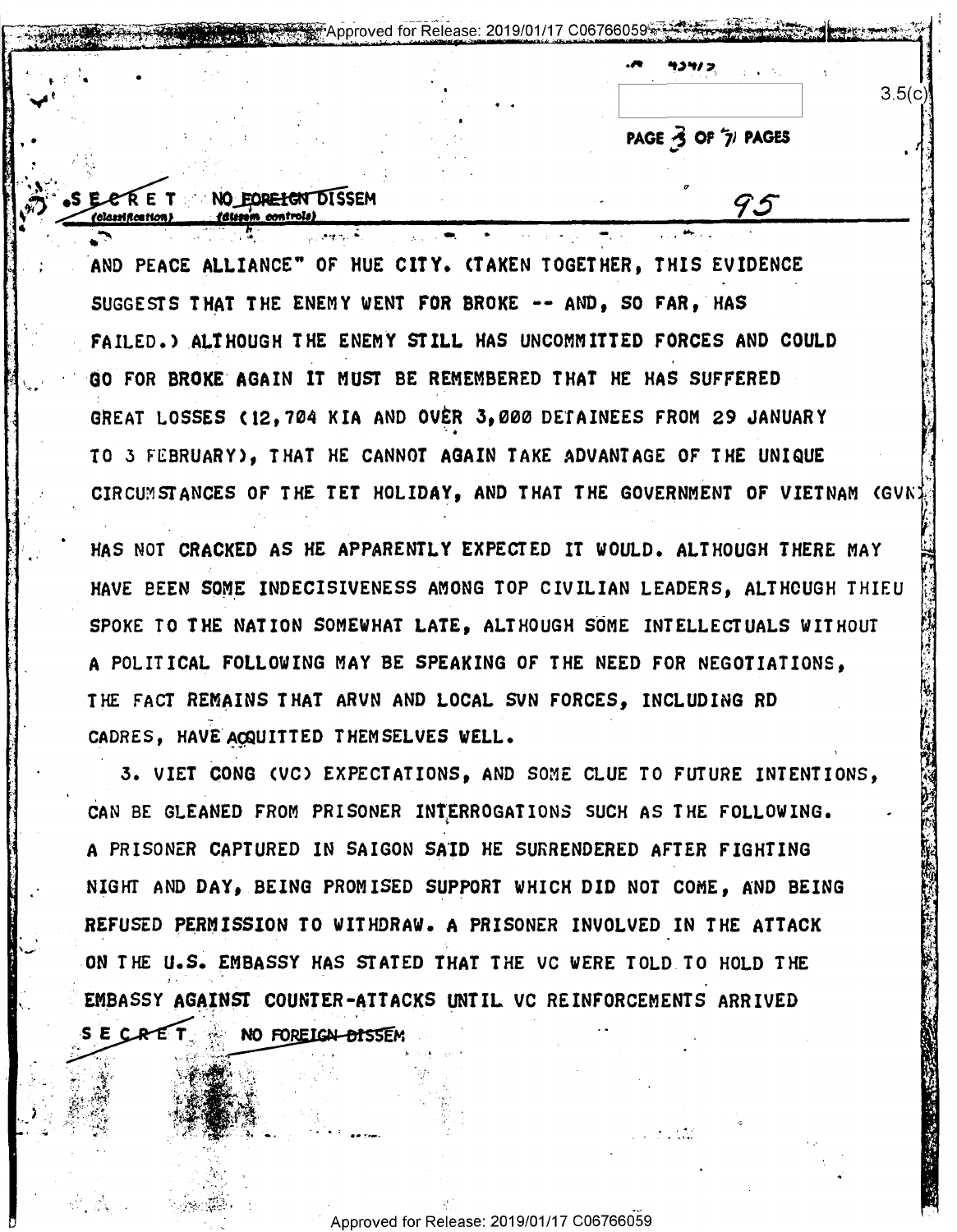Approved for Release: 2019/01/17 C06766059

NO FORE HEN DISSEM

43475

PAGE 4 OF 7 PAGES

 $3.5/c$ 

ON 31 JANUARY. PRISONERS IN KONTUM AND PLEIKU STATE THAT THE ORDER WAS TO TAKE THE PROVINCE CAPITALS AND HOLD THEM FOR SEVEN DAYS. THE VC DEPUTY CHIEF FOR SECURITY IN AN GIANG PROVINCE, CAPTURED 31 JANUARY, STATES THAT WORD ON THE TET OFFENSIVE WAS GIVEN TWO WEEKS IN ADVANCE AT PROVINCE-LEVEL BRIEFINGS LASTING THREE DAYS AT WHICH IT WAS STATED THAT THE ATTACK WAS TO CREATE CONDITIONS WHICH WOULD BRING THE U.S. GOVERNMENT TO NEGOTIATE IN ORDER TO PROCEED TO PEACE. THEY WERE TOLD THAT THE TIME WAS RIPE FOR AN UPRISING. IT WAS THE OPINION OF THIS PRISONER THAT THE VC WERE COMMITTING EVERYTHING IN A GO-FOR-BROKE ATTACK AND THAT WHILE MOST HOPED, FEW EXPECTED SUCCESS. NO PLANS FOR RETREAT WERE MADE LEST THIS HURT THE MORALE OF THE TROOPS. THERE WAS NO SAND TABLING OF THE OPERATION. AND THE LACK OF POPULAR SUPPORT IS, IN THIS PRISONER'S OPINION, HAVING A BAD EFFECT ON MORALE. A PRISONER IN PLEIKU HAD BEEN TOLD "TAKE PLEIKU OR DO NOT RETURN." NORTH VIETNAMESE (NVA) PRISONERS IN NHA TRANG STATE THAT THEY WERE TOLD THEY COULD TAKE NHA TRANG BECAUSE OF THE VC ORGANIZATION IN THE CITY. THE NVA OFFICERS DID NOT BELIEVE THIS BUT WENT ON WITH THE ATTACK IN ORDER TO SUPPORT THE NATION-WIDE EFFORT AND MAKE SUCCESS POSSIBLE ELSEWHERE. ONE MAN IN QUANG NAM "RALLIED" BECAUSE HE WAS THE SOLE SURVIVOR OF HIS PLATOON. A 15-YEAR OLD PRISONER IN CAN THO S E CRE T & NO FORELON DISSEM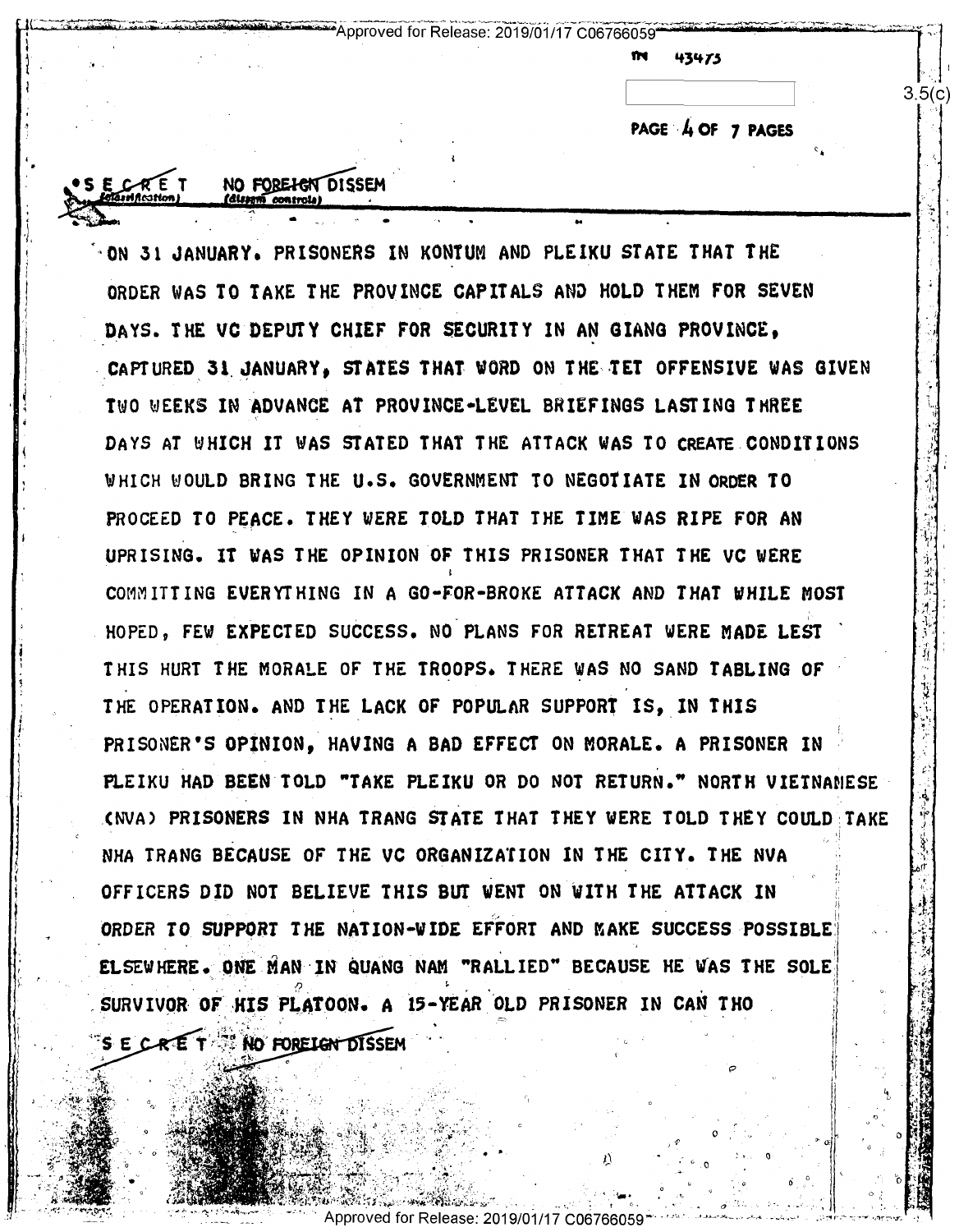PAGE 5 OF 7 PAGES

 $3.5(c$ 

REPORTS THAT HE WAS PRESSED INTO SERVICE ONE MONTH AGO. WAS TOLD TO INFILTRATE CAN THO TO CELEBRATE TET. AND ONLY AFTER THEY WERE IN THE CITY WERE THE VC REASSEMBLED, ISSUED WEAPONS, AND TOLD OF THE ATTACK. VC RETREATING FROM SAIGON WERE REPORTED TO FE DEMORALIZED BUT UNDER COMPLETE CONTROL OF THEIR LEADERS.

NO FORETGN DISSEM

**IAUSAM** controls

4. UNDER THE HEADING OF VC SUCCESSES ONE CAN LIST SUCH FACTS AS THE DESTRUCTION OF LARGE PORTIONS OF HUE. BEN TRE. MY THO. AND OTHER CITIES. PEOPLE CAUGHT BETWEEN THE VC AND THE GVN FORCES, WHO HAVE BEEN HARD HIT IN MANY CASES, WITH SOME JUSTIFICATION TO THE CHARGES OF INDISCRIMINATE FIRING. ARE BITTER AGAINST BOTH SIDES. RUMORS HAVE BEEN FLYING -- AT FIRST RUMORS OF A COUP CKY ACTING AGAINST THIEU, BEACUSE OF THE ABSENCE OF THIEU FROM THE CAPITAL AT THE TIME OF THE ATTACK), RUMORS OF COALITION GOVERNMENT (INCLUDING U.S. SUPPORT FOR THIS GOVERNMENT AGAINST THE GVN. RUMORS FED BY LIBERATION RADIO PROPAGANDA), AND RUMORS OF DRASTIC SHAKE UP IN THE GVN AFTER ORDER IS REESTABLISHED. PEOPLE HAVE BEEN SURPRISED AT THE VC STRENGTH AND DISMAYED THAT THE GVN AND THE U.S. COULD LET SUCH A THING HAPPEN. THERE IS GENERAL FEAR THOUGH LITTLE PANIC. A FULL ASSESSMENT OF POPULAR ATTITUDES HAS NOT BEEN UNDERTAKEN. HOWEVER.

SERRET NO FORETCH DISSEM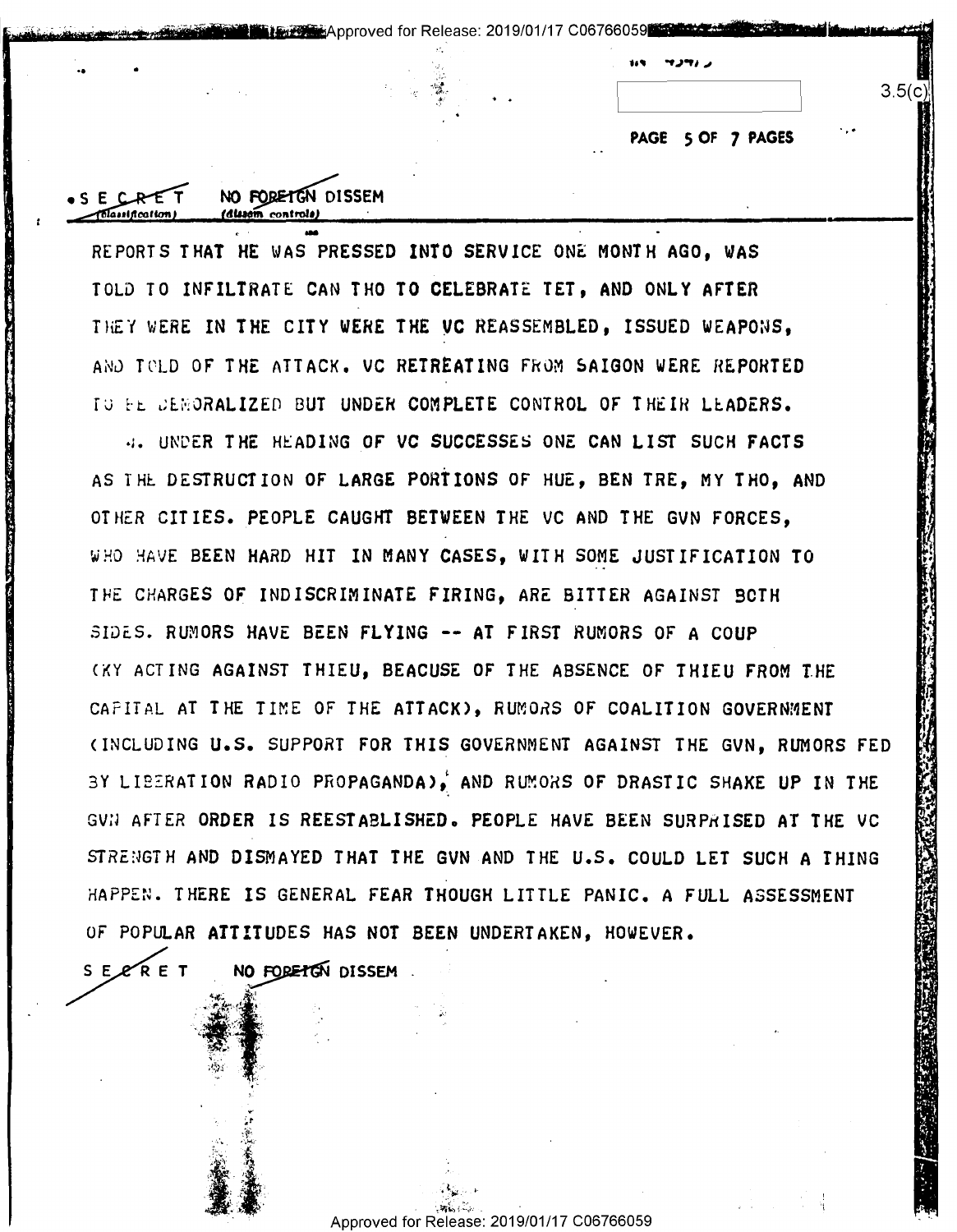| .43473.<br>IN     |
|-------------------|
| 3.5(c)            |
| PAGE 6 OF 7 PAGES |

BUT AGAINST THESE VC "SUCCESSES" THE CARDINAL FACT REMAINS THAT THERE HAS BEEN NO SIGN OF POPULAR INCLINATION TO SUPPORT THE VC. SO FAR. THE VC GOAL OF POLITICAL CHAOS HAS NOT BEEN ACHIEVED. THE REFUGEE PROBLEM. THE DESTRUCTION, AND THE CURTAILMENT OF DIS-IRIBUTION OF SUPPLIES, HOWEVER, MAY FEED THE FLAMES OF SUCH CHAOS IF THE SITUATION PERSISTS OR, MORE FEASIBLY, IS REPEATED BY A RENEWAL OF ATTACKS.

NO FORELOW DISSEM

 $S E C R E$ 

6. WHILE THE ENEMY WILL ALMOST CENTAINLY SOON LAUNCH HIS LOWG-RENALDED OFFENSIVE NEAR THE DMZ IT IS STILL PROBLEMATICAL WHETHER HE WILL COMMIT HIS REMAINING UNITS IN THE REST OF THE COUNTRY IN FURTHER ALL-OUT ATTACKS. IN THE CASE OF THE RE-INFORCEMENTS PROMISED THE VC TROOPS ATTACKING SAIGON. IT APPEARS THAT THIS WAS CONDITIONAL UPON GREATER INITIAL SUCCESS THAN WAS ACTUALLY ACHIEVED AND ON A MUCH GREATER POLITICAL RESPONSIVENESS BY THE LOCAL POPULATION THAN HAS SO FAR BEEN EVIDENCED. THE VC MAY CHOOSE TO CUT THEIR LOSSES AT THIS STAGE AND REVERT TO THEIR TRADITIONAL HARASSING TACTICS WHILE ATTEMPTING ONCE AGAIN TO IMPROVE THEIR POLITICAL BASE IN THE CITIES.

7. ON THE OTHER HAND THE VC HAVE ALREADY MADE . SUCH HEAVY

NO FOREIGN DISSEM

17 C06766059 Release: 20